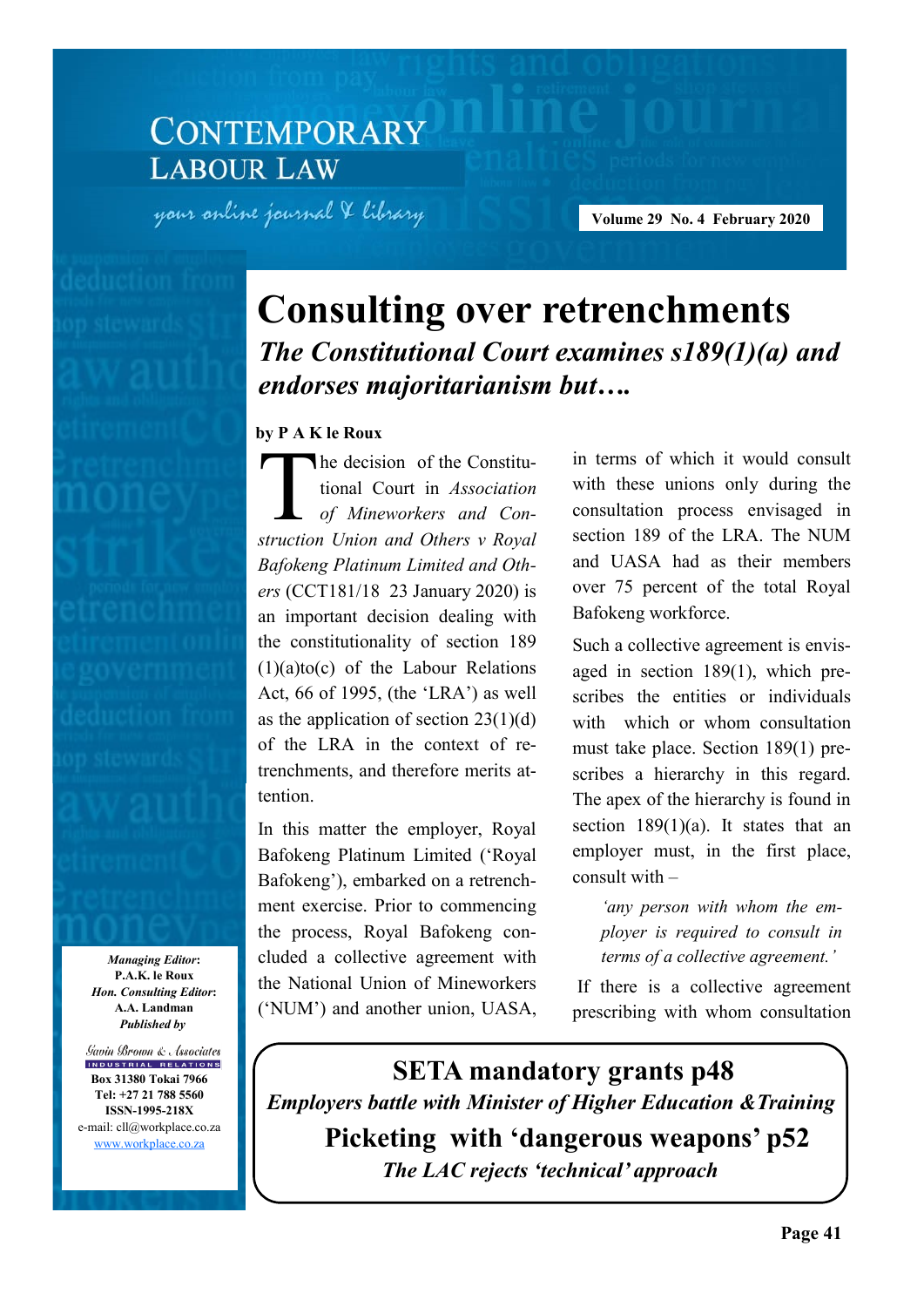must take place there is no need to consult with the persons or entities lower down in the hierarchy.

Relying on this section and the collective agreement, Royal Bafokeng proceeded to consult with the National Union of Mineworkers and UASA only. One of the unions excluded from the consultation process was the Association of Mineworkers and Construction Union ('AMCU'), the NUM's primary rival for union membership in the Platinum Mining Industry. AMCU was a minority union with some 11 percent membership within the workforce.

The consultations resulted in a second collective agreement being concluded between Royal Bafokeng, the NUM and UASA ('the Retrenchment Agreement'). This agreement reflected which employees would be retrenched.

Because AMCU was not a party to this collective agreement, it and its members were not automatically bound by its provisions. To bind AMCU and its members, Royal Bafokeng, the NUM and UASA had to rely on the provisions of section  $23(1)(d)$  of the LRA which provides that the parties to a collective agreement can agree to 'extend' a collective agreement that they have concluded to employees who are not members of the union that was party to the agreement..

An agreement to extend can be concluded if the union party or parties to the collective agreement have as its/their members the majority of employees employed in the employer's workplace. Royal Bafokeng the NUM and UASA agreed to extend the Retrenchment Agreement. The extended Retrenchment Agreement also contained a 'full and final settlement clause' in terms of

which the employees covered by the agreement waived their rights to challenge the lawfulness or fairness of their retrenchment.

AMCU then sought to challenge the process in terms of which its members had been retrenched on the basis that it should have been a party to the consultation process. When it approached the Labour Court in terms of section 189(13) of the LRA to seek a remedy it was confronted with the extended Retrenchment Agreement with its full and final settlement clause. AMCU then abandoned this approach but brought a further application in the Labour Court challenging the constitutionality of section 189  $(1)(a)$ to(c) as well as the constitutionality of section  $23(1)(d)$ , when utilised in the context of a retrenchment agreement.

Both the Labour Court and the Labour Appeal Court ('LAC') rejected AMCU's arguments but leave to appeal to the Constitutional Court was granted. AMCU's arguments in the Constitutional Court can be summarised as follows –

- Section  $189(1)(a)$ to(c) is unconstitutional because the exclusion of minority unions from the consultation process infringes their members' rights to fair labour practices. Alternatively, the section should be interpreted in such a way as to permit minority unions to participate in the consultation process.
- Section  $23(1)(d)$  is also unconstitutional because it infringes the right to fair labour practices of members of minority unions to whom the retrenchment agreement had been extended. Alternatively, if it is accepted that section  $23(1)(d)$  is constitutional, the extension of the retrenchment agreement was invalid because it infringed the principle of legality.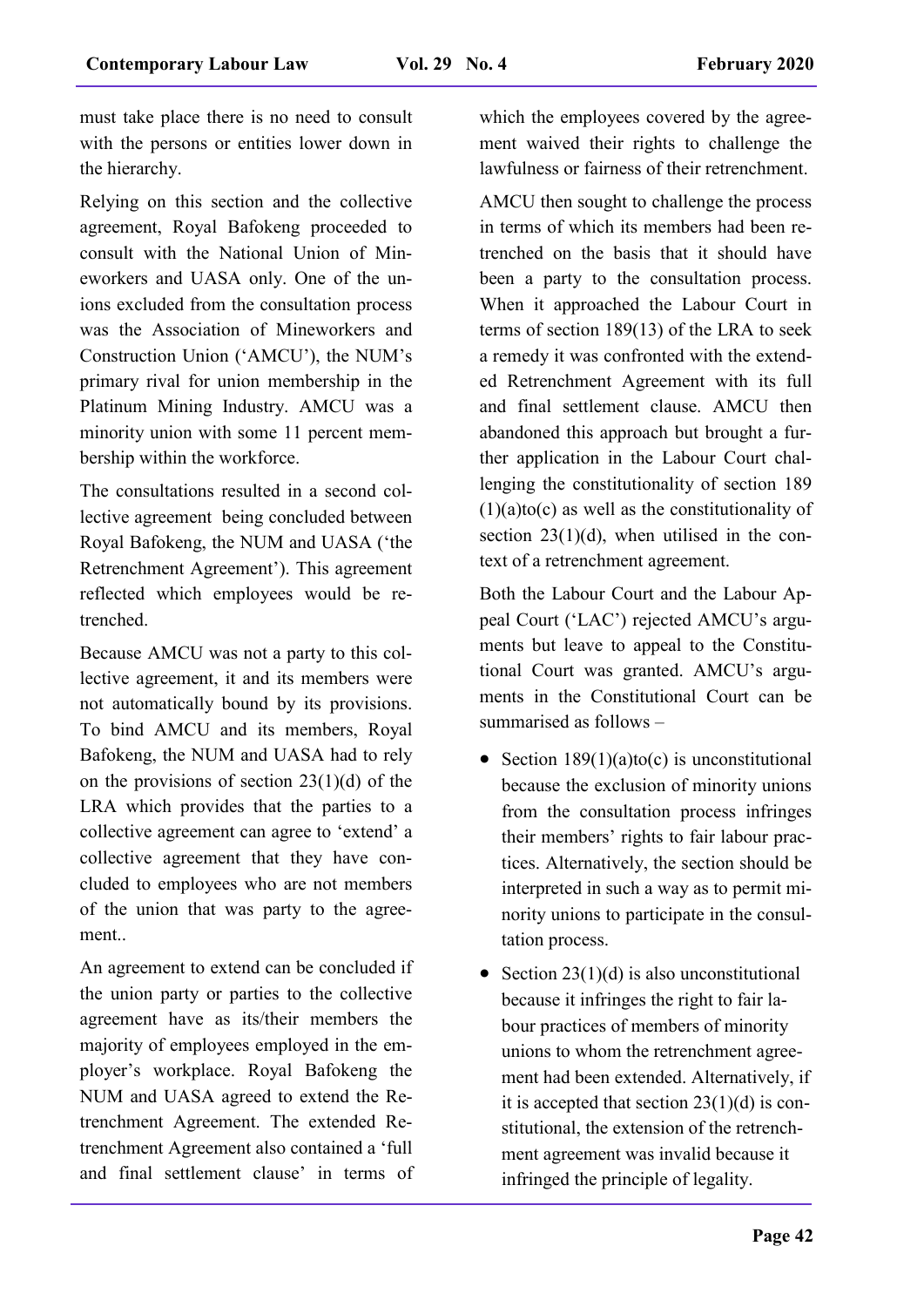The decision of the Constitutional Court consisted of four judgments: the majority judgment, written by Froneman J with which four other judges concurred (referred to as the 'second judgment'); a minority judgment, written by Ledwaba AJ, with which three other judges concurred (referred to as the 'first judgment'); the third judgment, written by Jafta J, in which he gave reasons why he concurred with first judgment; and, the fourth judgment, written by Theron J, in which she gave reasons why she concurred with the second judgment.

## **The first judgment**

The first judgment found that section 189(1) to(c) was unconstitutional. It motivated this finding in a lengthy and detailed judgment. It accepted that the question was whether section  $189(1)(a)$ to(c) infringed the right to fair labour practices enshrined in section 23 of the Constitution. It found that it did. In doing so, it considered the question whether the consultation process envisaged in section 189 should be exercised collectively or individually. It came to the conclusion that it could be exercised individually. It did so in the following terms –

*'[56] It is apparent from section 189 (2) that the consulting process is intended to protect the individual interests of employees in the retrenchment context. This brings to the fore an issue that lies at the heart of this matter: whether section 189 is concerned with rights that are individually or collectively held. There is good reason for why the bulk of the argument placed before this Court sought to address this issue. What is fair will be determined largely by whether retrenchment dismissals are a collective or individual labour practice.*

*[57] The respondents made much of the fact that retrenchment dismissals are "no-fault dismissals" and so should be measured not against an individual fairness standard but rather a collective one. On their submission, the retrenchment process is a wholly collective endeavour and so should be resolved by collective means. The fairness, or otherwise, is to be gauged by whether there was a meaningful joint consensusseeking process at a collective level. … I think this overstates the collective nature of retrenchments. In fact, the individual / collective distinction is a red herring.*

*[58] It is true, retrenchments do occur on a "collective" scale, in that every employee is potentially effected, but this in no way makes the process singularly a collective one. It makes little sense to tag the right as either "individual" or "collective", and so suggest that a group of individuals could come together and, by virtue of that process, have a right conferred upon them de novo (anew). Instead, section 23 vests in each individual employee the right to fair labour practices. So while the right might be expressed individually or collectively, this does not detract from the fact that individuals are themselves right-bearers. And that leads us to the question at the heart of this matter: whether the legislative choice to regulate the right to fair labour practices through the hierarchy in section 189 is reasonable.' (Footnotes omitted.)*

The first judgment then turned to the question whether this infringement of the right to fair labour practices could be justified in terms of section 36 of the Constitution. The section provides that the Bill of Rights may be limited only in terms of a law of general application to the extent that the limitation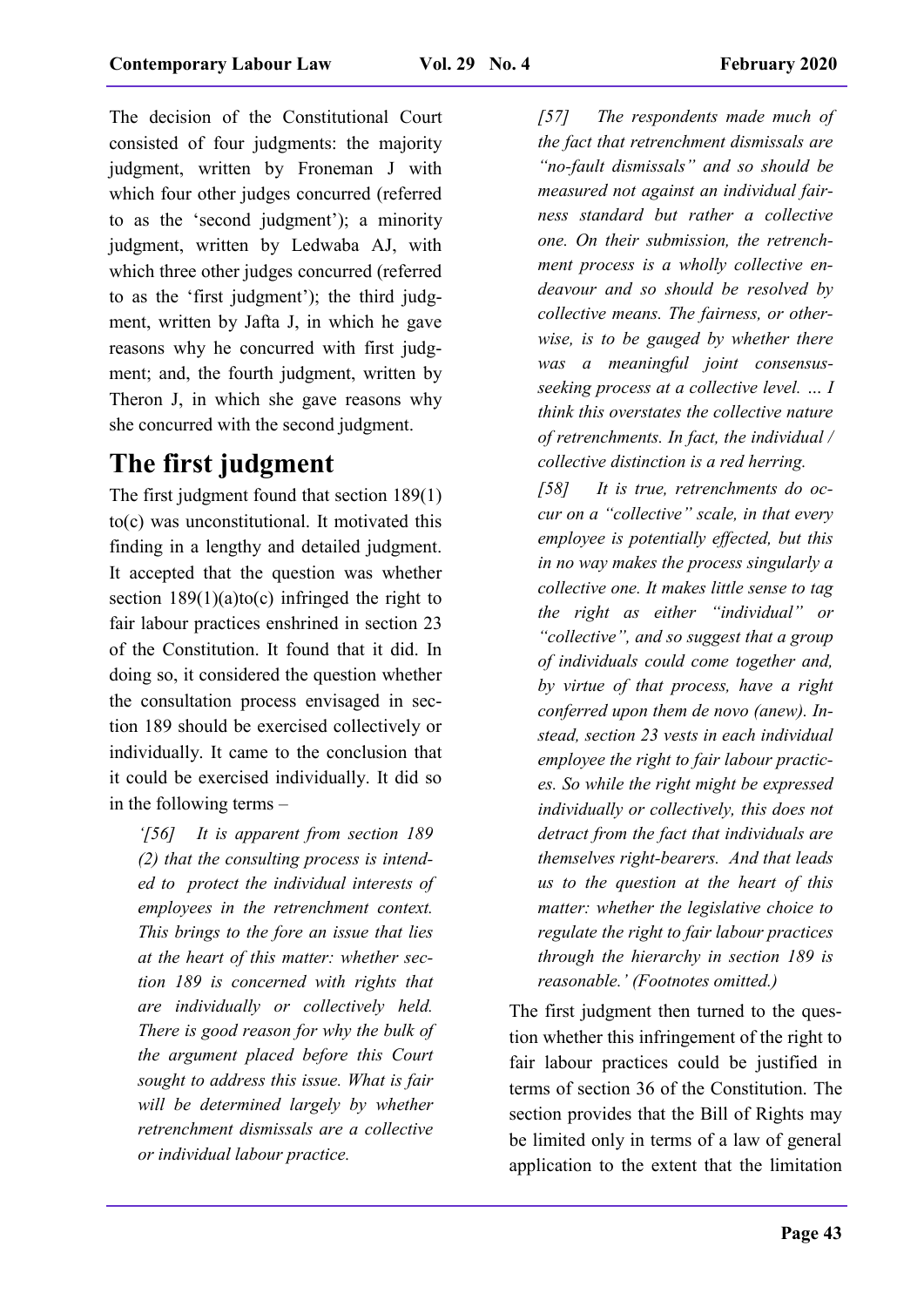is reasonable and justifiable in an open and democratic society based on human dignity, equality, and freedom, taking into account all relevant factors. It then lists a number of factors that should be taken into account.

It found that the limitation was not justifiable. Three arguments considered in the judgment are of interest. The first was the argument that the limitation on who must be consulted with was necessary in order to achieve the objects of the LRA, which include labour peace and the democratisation of the workplace. The first judgment rejected this argument in the following terms-

*'[80] I disagree that labour peace is promoted by the exclusion of minority unions and non-unionised employees from the consulting process. Recent instances of industrial strike action signal the potential dangers of excluding minority voices in the labour context, which cannot, and must not, be ignored. It is also difficult to see how exclusion chimes with labour peace given the facts of this very matter. Here we have unionised employees who are aggrieved for the very fact that they were excluded from the process that would determine their fate. This runs counter to the reasons, both pragmatic and principled, for requiring consultation before a final decision on retrenchment is made.'(Footnotes omitted.)* 

The second was that the first judgment accepted that section  $189(1)$ to(c) also infringes the right to freedom of association. This is because it leaves a minority union powerless when it comes to protecting a fundamental interest of an employee, i.e. not to be retrenched. The section forces employees to join the majority union, as minority unions will very rarely be granted consulting rights.

This can be contrasted with the extension of collective agreements regulating terms and conditions of employment. In this case there is a benefit to the non-unionised employees or members of a minority union.

The argument that the limitation was justified by the principle of majoritarianism i.e. that the will of the majority of employees should prevail over the will of the minority of employees, was also rejected. This principle has been accepted in a number of decisions on the basis that it reflects a deliberate policy choice taken by the legislature in order to facilitate orderly collective bargaining, minimise the proliferation of unions and to democratise the workplace. It said the following in this regard –

*'[83] It cannot be gainsaid that the principle of majoritarianism plays a vital role in ensuring the democratisation of the workplace. The real question is whether the limitation placed on consulting parties supports this role. I think not. If anything, the obligation of an employer to consult inclusively adds legitimacy to the principle of majoritarianism. This is because minority voices will be given an opportunity to raise their concerns to both the employer and the majority union.'(Footnotes omitted.)* 

The judgment then dealt with the question of the constitutionality of section  $23(1)(d)$ . It pointed out that AMCU did not mount a direct challenge to the constitutionality of section 23(1)(d) *per se*. Rather, it sought a narrow interpretation of section 23(1)(d) which would have the effect of excluding retrenchment agreements from the ambit of 23(1)(d). The view was expressed that such an interpretation was unnecessary. This was for three reasons –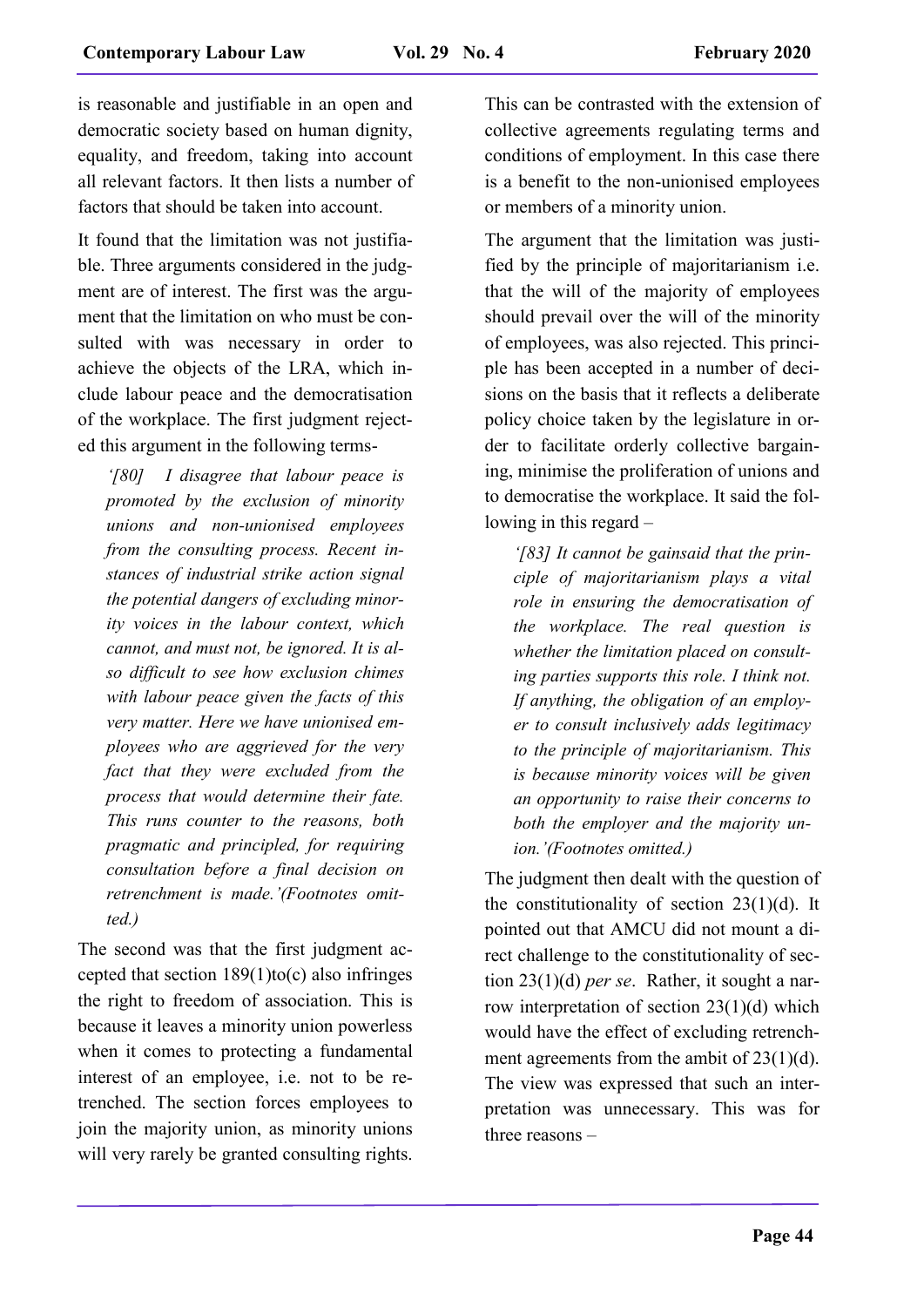- In so far as the infringement of the right to fair labour practices was concerned, this should be considered in the light of the court's finding that section 189 should be read to envisage an inclusive approach to the consultation process. Once it is understood that consultation is a constitutional obligation that lies antecedent to the conclusion of a retrenchment agreement, the challenge to section 23(1)(d) should fall away.
- The other constitutional rights impacted upon by section  $23(1)(d)$  are the right to strike and the right of access to a court. But in *Association of Mineworkers and Construction Union v Chamber of Mines of South Africa* (2017) 38 *ILJ* 831 (CC) The Constitutional Court had already found that, in so far as section  $23(1)(d)$  infringed the right to strike, this is a justifiable infringement. The first judgment also endorsed the approach adopted by the LAC in *National Union of Metalworkers of South Africa (NUMSA) obo Members v South African Airways Soc Limited* & Another (2017) 38 *ILJ* 1994 (LAC) in which the LAC accepted that the right of access to the courts could also be limited.
- The employees and their unions are not without a remedy, notwithstanding that a retrenchment agreement may include a full and final settlement clause. They can request that the Labour Court exercise its 'wide-ranging power' in terms of section  $158(1)(a)$  of the LRA to set the agreement aside. The Labour Court would be competent to do so even in the face of a full and final settlement clause. AMCU could also take the agreement to extend on review on the basis that section  $23(1)(d)$  concerns the exercise of public power. The exten-

sion of the agreement could therefore be set aside if it is shown to be irrational.

# **The third judgment**

In the third judgment Jafta J concurred with the first judgment. Two interesting arguments are made in this judgment. The first is the judgment's rejection of the view that section 189(1) reflects the principle of majoritarianism. It argued that the text of the section does not support this view.

*'[146] … Notionally the section permits the conclusion of a collective agreement with any union irrespective of its representativeness. Where a collective agreement is between a minority union and the employer and that union is identified as the person with whom the employer must consult, the majority union may not be consulted. This is absurd.*

*[147] Unlike section 18 of the LRA the impugned provision does not require that the conclusion of the relevant collective agreement be between employers and majority unions only. Evidently there is no manifest link between the provision and the principle of majoritarianism. In fact, as illustrated, the section has the potential to undermine majoritarianism by excluding a majority union from consultation where a collective agreement was concluded with a minority union.'(Footnotes omitted.)*

The judgment also went on to find that section 189(1) also infringed the constitutional right to equality and to freedom of association.

## **The second judgment**

The second judgement agreed that the constitutional challenge to section 23(1)(d) should be dismissed. However, it was not prepared to accept that section  $189(1)(a)$ to(c) was unconstitutional. Its arguments can be summa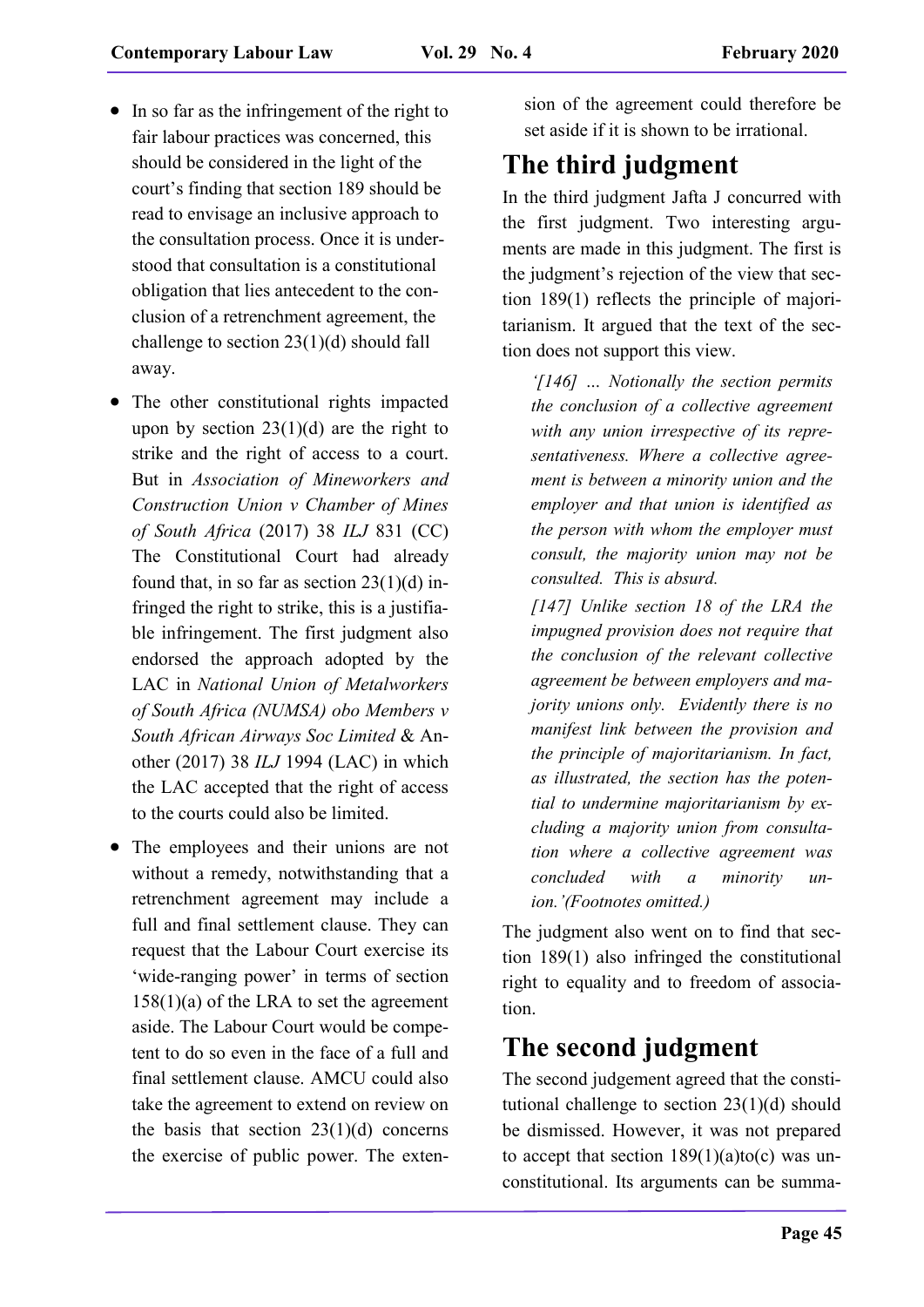rised as follows.

- Section 23 of the Constitution provides that everyone has the right to fair labour practices but this provision does not expressly or impliedly guarantee a right to be individually consulted in the retrenchment process. The Constitution contains neither a right not to be unfairly dismissed, nor a right to the procedural or substantive safeguards that would ensure a fair dismissal.
- These rights are derived from the LRA, and specifically chapter VIII thereof. The procedural requirements for a fair consultative process when retrenchments are being considered are found in section 189 of the LRA. Court decisions have consistently interpreted section 189 to exclude any requirement of individual or parallel consultation in the retrenchment process outside the confines of the hierarchy created in section 189(1).
- This approach is rational. All an individual employee gains is a right to be heard, notwithstanding the fact that retrenchment may be inevitable. In a section 189 consultation process an employer must 'hear and respond' but need not 'accept or comply'.
- It is difficult to imagine that an employee would find 'satisfaction in making representations that can, in effect, be brushed aside.' An individual employee, or even a group of individual employees, has or have scant bargaining clout, particularly where the employer is preoccupied with processing dismissals for operational requirements. In contrast a majority union wields 'coercive power' by the threat of industrial action. It is this power that may sway an employer.

• In its pleadings AMCU also argued that section 189(1) infringed other rights, including the right to freedom of association. But, because only the right to fair labour practices had been canvassed in the written submissions, it was unnecessary to deal with the other alleged infringements. However the judgment briefly considered the question whether the right to freedom of association had been infringed. It rejected this argument in the following terms -

*[124] But even the freedom of association challenge fails to assist AMCU's case. AMCU can succeed only if we adopt this proposition: that the right to freely associate means that every union must be truly equal, and enjoy each and every statutory entitlement, regardless of size. This cannot be correct. An employee has a right to join a trade union of their preference. That does not entail the right that the preferred union be empowered in every way they desire.'*

• The collective consultation process envisaged in section 189 is not unfair or irrational. Dismissals on the grounds of an employer's operational requirements involve complex procedural processes, requiring consultation, objective selection criteria and payment of severance benefits. Because these dismissals are not dependent on individual conduct and require objective selection criteria, the consultation process is pre-eminently the kind of process where union assistance to employee members will be invaluable and the pre-eminence of collective bargaining as required in section 189 is not only rational; it is sound and fair and is based on international practice and standards.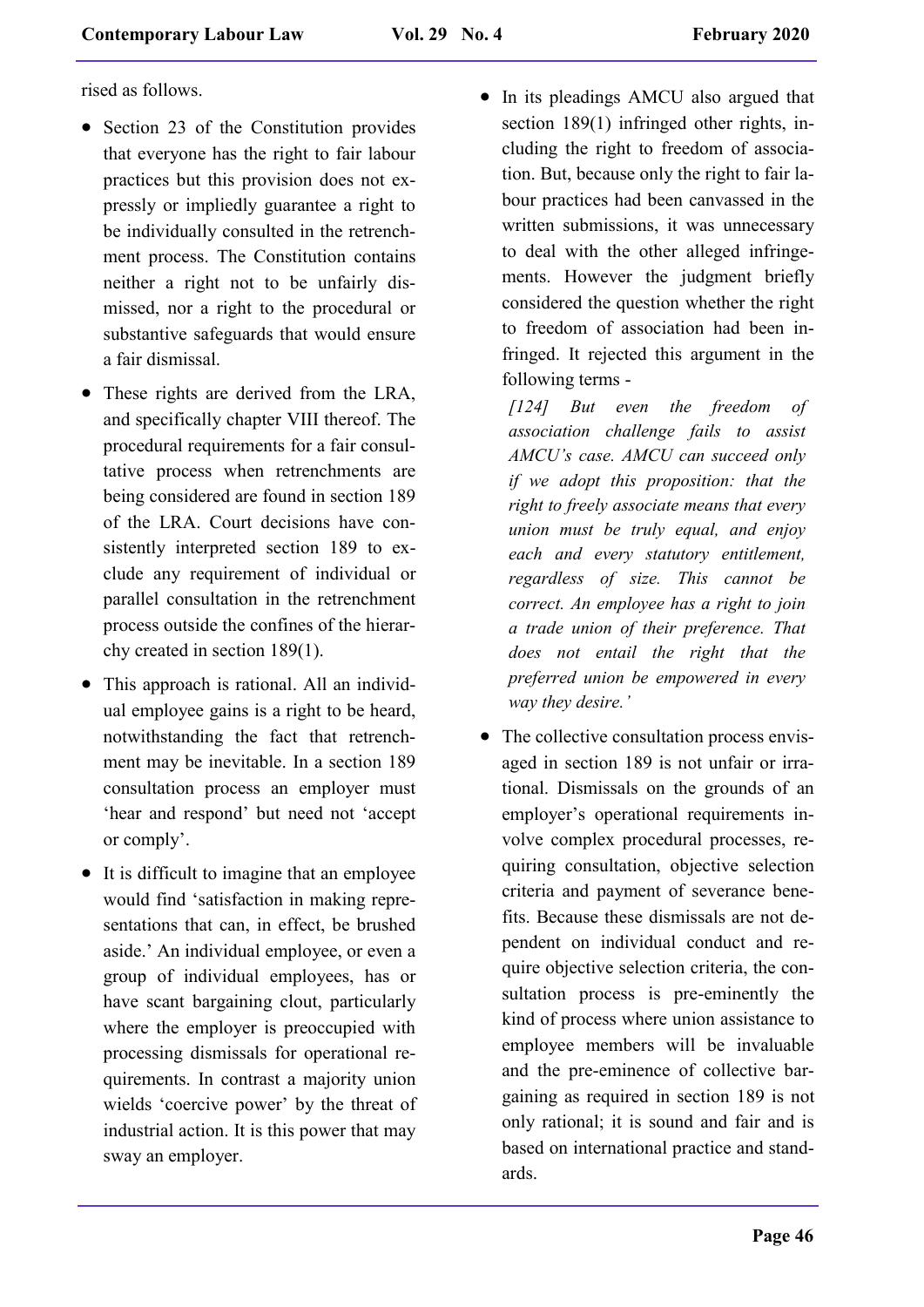- Even if a consultation process complies with the provisions of section 189 and is fair, an employee is still entitled to argue that the dismissal was substantively unfair.
- Even if section 189(1) does infringe the right to fair labour practices such an infringement is justified in terms of section 36 of the Constitution.

# **The fourth judgment**

In the fourth judgment Theron J accepted that the right to fair labour practices had not been infringed. Section 23(1) of the Constitution, properly interpreted, does not include a right for an employee to be individually consulted in the context of a retrenchment dismissal. The judgment also addressed the question whether the Court should entertain arguments that other constitutional rights, such as the right to equality and the right to freedom of association, had been infringed. This was answered in the negative in that, although these arguments had been pleaded, the applicants did not put up any facts or make any submissions to substantiate the bare allegations in their pleadings that section 189 unjustifiably limited sections 9(1) and 18 of the Constitution.

### **Comment**

Both the second judgment and the third judgment upheld the constitutionality of section 23 (1)(d). But support for the principle of majoritarianism (i.e. the primary reason given for upholding the constitutionality of 23(1)(d) in earlier decisions) was not whole hearted, at least in the case of the first judgment. This is illustrated in an excerpt from the judgment quoted above. It is also illustrated in the following excerpt -

*'[26] As a principle and practice, collective bargaining has enjoyed primacy in not only our own labour law, but in foreign ju-*

*risdictions and international law. However, in recent times the foundation of this norm has begun to crack. Globalisation and the demise of mass, single-skilled assembly line production, has whittled away at centralised collective bargaining's status as best practice for settling labour disputes. Majoritarianism is no longer seen as the panacea it once was. This Court, in AMCU I, remarked on the burden that recent instances of violent industrial strife have placed on the value of majoritarianism.*

*[27] Academics and labour lawyers alike have pointed to these examples of industrial strike action as exposing the deficiencies that stem from a "winner-takes-all" approach to labour relations The rapidly changing labour relations landscape has drawn into focus the concerns of minority voices in the labour context. The present case speaks directly to this. The continued omnipotence of the principle of majoritarianism has been called into question. It is incumbent on this Court to face this question head-on and decide what constraints, if any, should be put on this principle.'(Footnotes omitted.)*

Whilst the first judgment upheld the principle of majoritarianism in the context of the extension of collective agreements in terms of section 23(1)(d) and followed the approach adopted in the Constitutional Court's earlier decision in *Association of Mineworkers & Construction Union & Others v Chamber of Mines of SA & Others* (2017) 38 *ILJ* 831 (CC) ('Chamber of Mines' decision), it was not prepared to uphold the same principle in deciding on the constitutionality of section 189 (1). Given the fact that the Constitutional Court was narrowly split on the issue it is not inconceivable that a differently constituted court may refuse to uphold majoritarianism in other contexts. Some support for this possibil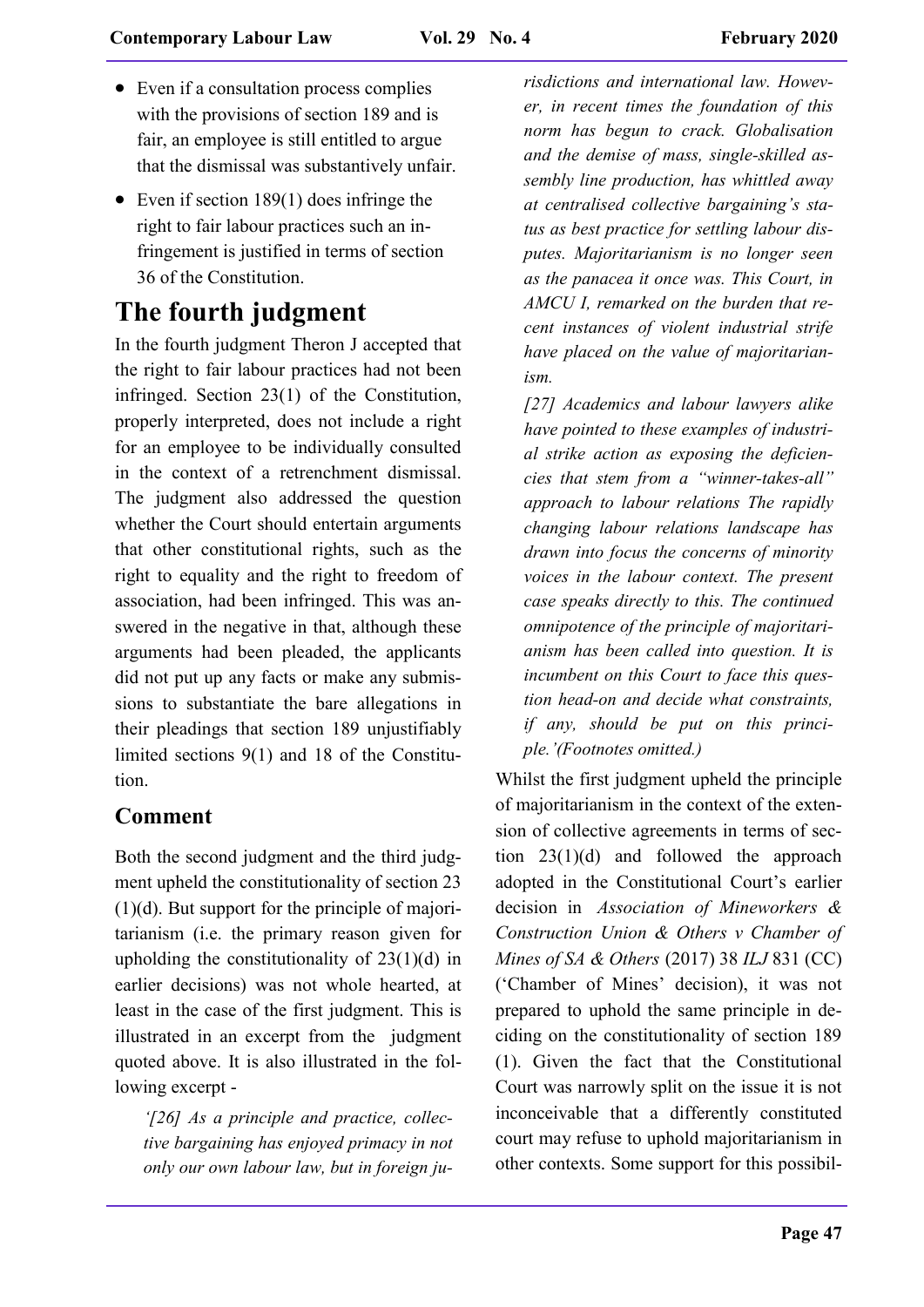ity can be found in *Police & Prisons Civil Rights Union v SA Correctional Services Workers Union & Others* (2018) 39 *ILJ* 2646 (CC) where the Constitutional Court found that a collective agreement concluded by a majority union did not preclude an employer from granting certain organisational rights to a minority union.

Also of interest is that reliance on the principle of majoritarianism is not supported by the wording of section 189(1)(a) itself. It does not explicitly state that the collective agreement referred to in this section must be with a majority union. Perhaps this was not addressed because, in this case, the NUM and UASA enjoyed overwhelming majority support in the Royal Bafokeng workplace.

In the Chamber of Mines decision the Con-

stitutional Court accepted that the extension of a collective agreement in terms section 23 (1)(d) constituted an exercise of public power and that the agreement to extend could be reviewed and set aside if the extension breached the principle of legality. This was also accepted in both the first and second judgments. But what is of interest is that the first judgment also accepted that the agreement to extend could also be challenged in terms of section 189A(13) and (14) of the LRA. Section 189(14) read with section 158 of the LRA provides the Labour Court with wide powers in this regard.

There seems little doubt that section 23(1) (d) extensions will be challenged on this basis in the future.

**PAK le Roux**

# **SETA Mandatory Grants**

*Employers battle with Minister of Higher Education & Training* 

#### **by Dawn Norton**

For over seven years the Minister and em-<br>ployers, represented by Business Unity ployers, represented by Business Unity South Africa ('BUSA'), have fought about the size of mandatory grants to be paid to employers.

In terms of the Skills Development Levies Act, 9 of 1999 employers are required to pay a skills development levy calculated at 1 per cent of the total remuneration (as defined in this Act) paid to their employees. As the levy's name indicates, the funds collected through this levy are intended to be utilised for training employees and developing the skills of the South African workforce. These levies are collected by the South African Revenue

Service and paid over to the National Revenue Fund. Over 80 percent of the levies received by this Fund are then distributed to the various Sector Education and Training Authorities ('SETAs') who are mandated to utilise these funds to provide training, and to develop the skills of employees in the sectors over which they have authority. The SETAs are then authorised in terms of section 10 of the Skills Development Act, 97 of 1998 ('SDA') to pay grants to employers for the purposes of developing the skills of their employees. The amount of these grants and any requirements set for payment are to be determined by regulations issued by the Minister after consultation with the National Skills Authority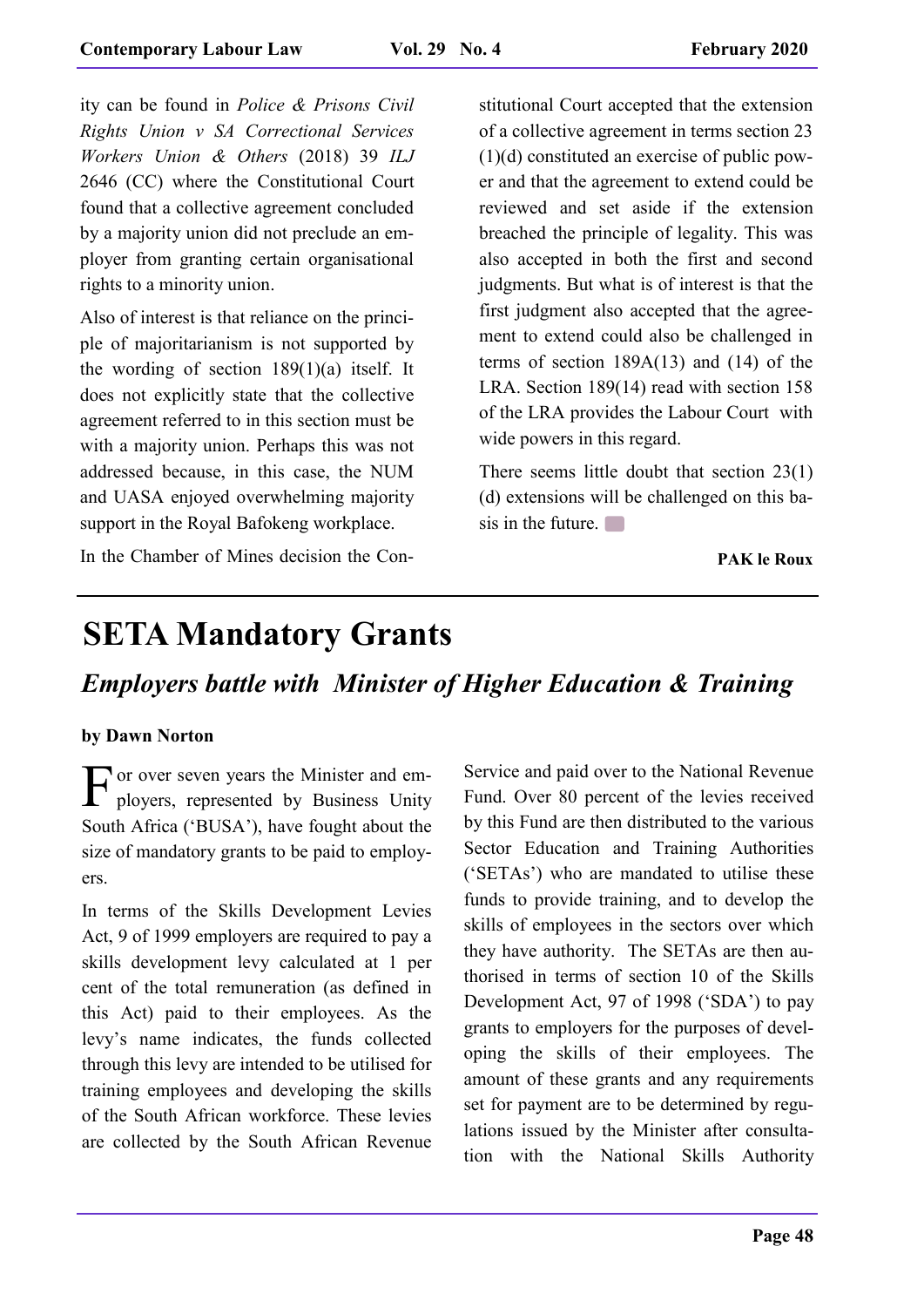#### ('NSA').

The published regulations provide for the payment of mandatory and discretionary grants to employers.

Mandatory grants are grants paid by SETAs to levy paying employers who can demonstrate their implementation of workplace training for their employees. The grant is called 'mandatory' because SETAs are obliged in law to make payments back to employers provided they meet the necessary requirements (such as registration with SARS, being up to date with their levy payments, etc). The payment of mandatory grants incentivises employers to provide training for their employees. Employers enjoy the benefit of a better trained workforce, and employees enjoy the benefit of new skills and the possibility of upward mobility.

Discretionary grants refer to grants which a SETA makes to training providers, public education institutions, and employers for education and training purposes identified in their sector skills plans and in the National Skills Development Plan.

In short, mandatory grants are paid to individual employers for their own training needs, whilst discretionary grants are paid to a multiple number of entities for education and training purposes identified as national priorities.

The amount of levies collected by SARS is huge. In 2018/2019 employers paid approximately R17.4 billion in skills development levies to SARS. Twenty percent (approximately R3.5 billion) went to the National Skills Fund (the 'NSF') and 80 percent (approximately R13.9 billion) to SETAs. SETAs are entitled to spend up to 10 percent of the funds on their own administration; the balance is spent principally on

mandatory and discretionary grants.

Initially, in 2000 the Minister (of Labour, as the SETAs previously fell under that Executive Authority until 2010) prescribed the amount of the grants available to an employer to be 45 percent of the levies paid by that employer. This was increased the next year to an effective 65 percent. In 2005 the prescribed grant payable to employers was set as 50 percent and this applied until 2012.

Given the amounts of money involved, it is not surprising that their allocation to employers for the payment of grants, has become a contentious issue. The State wants control over a bigger slice of the skills development levies pie, which conversely means less money available for employers conducting workplace training. This initially came to a head in 2012 when the Minister decreased the grant payable to employers to 20 percent. This led to BUSA challenging this reduction in court. The litigation has continued until late 2019.

#### **Litigation about Mandatory Grants**

The 2012 SETA Grant Regulations, which came into effect in April 2013, introduced regulations  $4(4)$  and  $3(12)$  which read as follows:

*'4(4) - 20% of the total levies paid by the employer in terms of section 3(1) as read with section 6 of the Skills Development Levies Act during each financial year will be paid to the employer who submits a Workplace Skills Plan and Annual Training Report.'*

*'3(12) - the remaining surplus of discretionary funds must be paid by the SETA by 1 October of each year into the National Skills Fund (NSF)'*

BUSA approached the Labour Court to have Regulations 4(4) and 3(12) of the 2012 SE-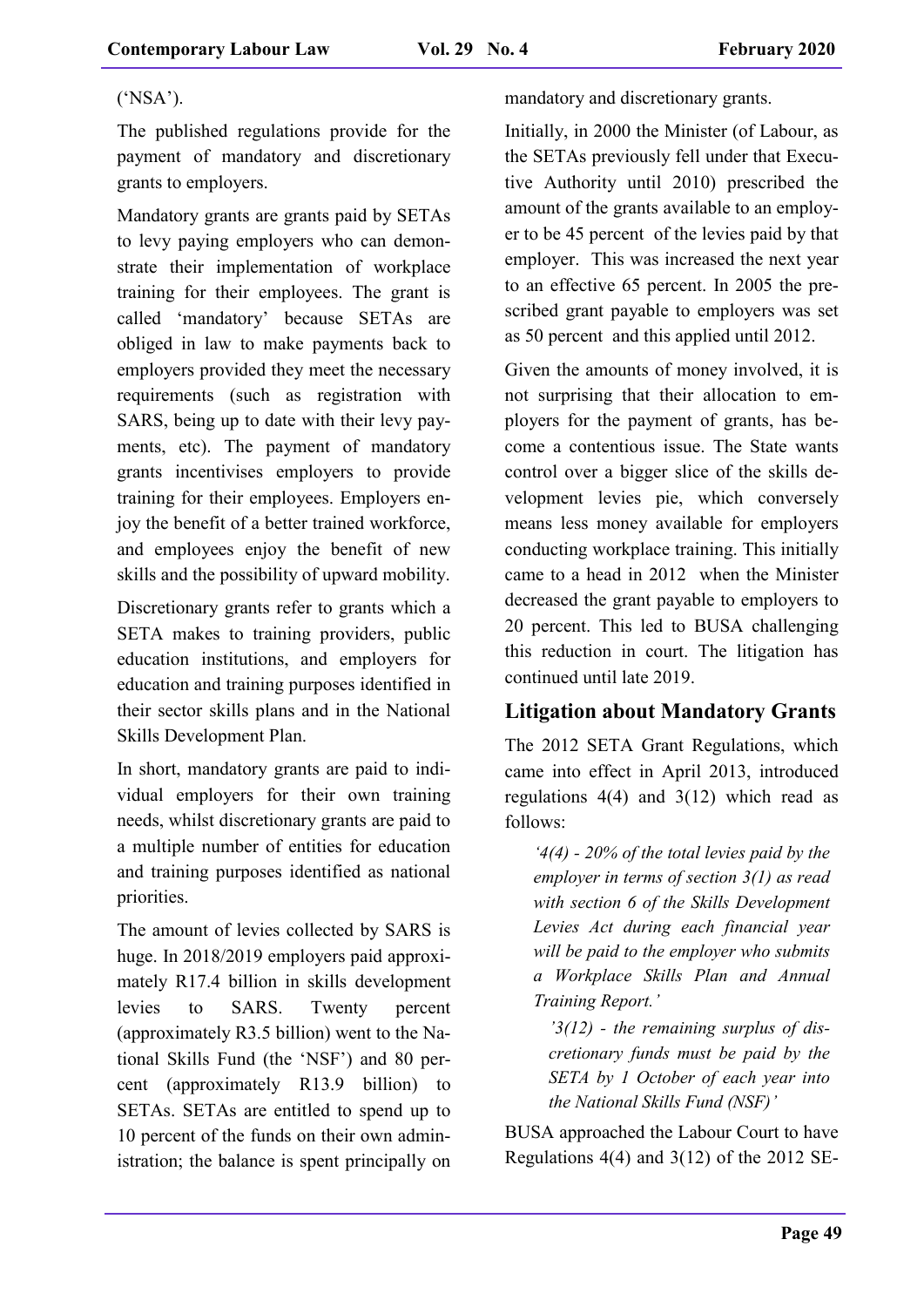TA Grant Regulations set aside. BUSA argued that proper processes had not been followed in bringing the regulations into effect and that the regulations were irrational, unreasonable and *ultra vires* the SDA.

The Labour Court, handing down judgment on 7 August 2015 in *Business Unity SA v Minister of Higher Education & Training & Others* (2015) 36 *ILJ* 3057 (LC), agreed with BUSA and set the regulations aside, declaring them to be invalid. The order of invalidity was suspended until 31 March 2016 in order to afford the Minister the opportunity to correct the regulations

In essence, the Court found that the Minister had not properly consulted with the NSA (having signed the regulations two weeks before consultation with the NSA occurred), and that the reduced grant would frustrate the training purpose of the SDA. AJ Coetzee reasoned,

*'[113.1] …regulation 4(4) is not rationally related to the primary objects of the SDA but would in fact serve to frustrate those objects. It is submitted that the reduction will reduce – rather than increase – the funds available to employers to invest in education and training and will discourage rather than encourage employers to pursue the training and education objectives listed in … the SDA'.* 

The Director General in the Department of Higher Education and Training ('DG') then issued a Circular on 2 September 2015 which stated that SETAs must continue with their day to day activities and that mandatory and discretionary grants must be implemented according to the 2012 SETA Grant Regulations. This was, with respect, curious in that the Court had pronounced on their invalidity. This was presumably done

on the basis that the court order had been suspended until 31 March 2016, and that the DG was of the view that the 2012 SETA Grant Regulations could be implemented at that time.

Noting the criticism from the Court that the Minister had not properly consulted with the NSA, the Minister then proceeded to do so. The NSA supported the reduction of the mandatory grant from 50 percent to 20 percent. (BUSA did not agree to the reduction, but other stakeholders represented in the NSA did so agree.) On the strength of this, the Minister re-promulgated Regulation 4 (4) in January 2016. The re-promulgated regulation 4(4) provided for mandatory grant payments at 20 percent and the SETA's were advised by the DG in a Circular issued on 5 April 2016 to continue to operate in terms of the 2012 SETA Grant Regulations.

BUSA contested the matter and initially lost in the Labour Court. BUSA took the decision on appeal to the Labour Appeal Court ( the 'LAC') and succeeded. In *Business Unity SA v Minister of Higher Education and Training and Others* (2020) 41 *ILJ* 137) the LAC set aside the re-promulgated regulation 4(4) on 16 October 2019. In essence, the LAC found that the Minister had given no justification for the reduction of the mandatory grant and that it was unlawful to do so.

The LAC found that the promulgation of regulations is an exercise of public power which may not be carried out arbitrarily or irrationally. The question before the Court was whether the re-promulgation of regulation 4(4) was done arbitrarily or irrationally, or whether the Minister had in fact provided sufficient evidence to demonstrate that there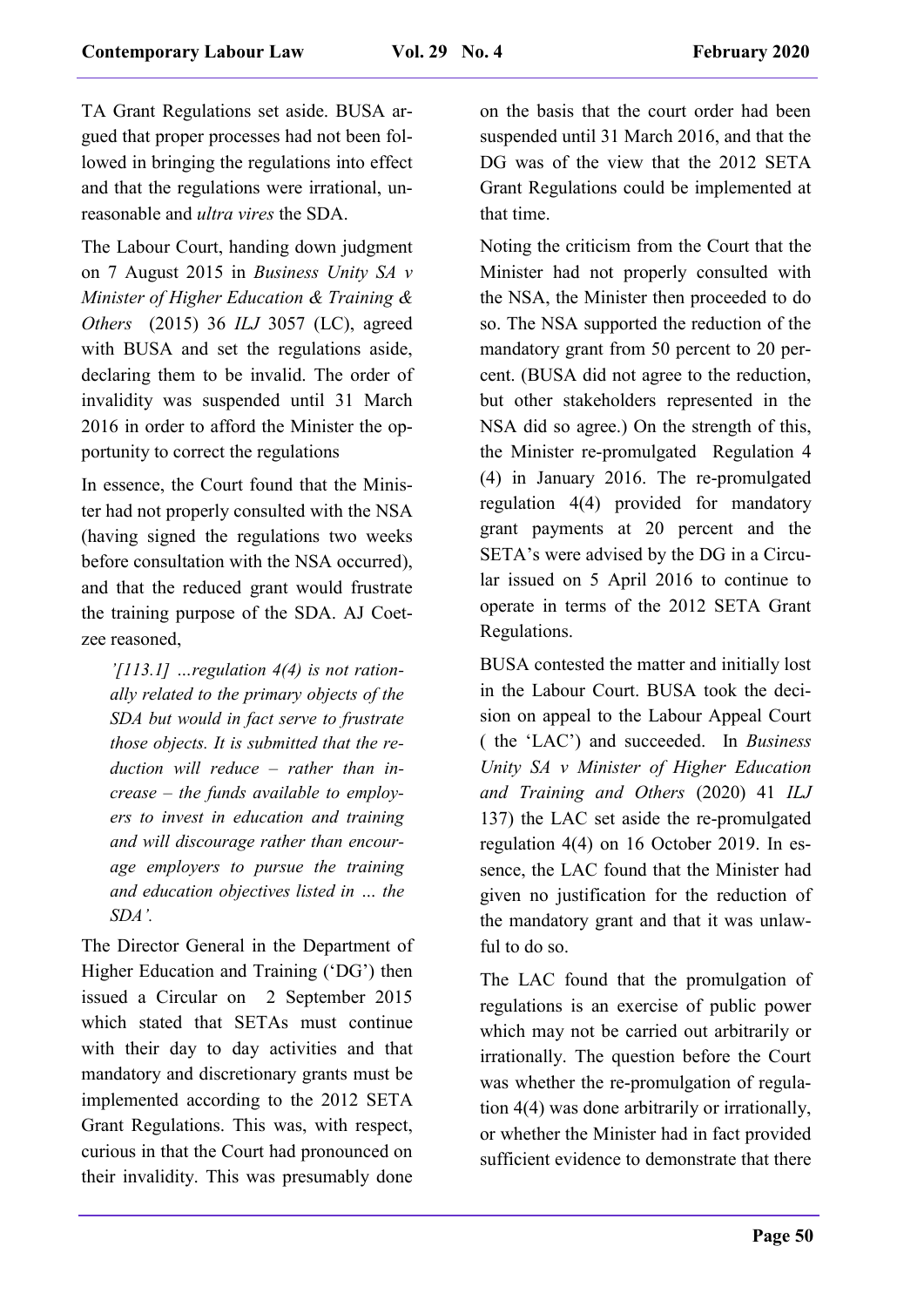were different circumstances that prompted him to re-promulgate the regulations and which would justify his deviating from the Court a quo's order.

The LAC found that the Minister had failed to provide evidence to suggest that there was a clear reason for his decision to repromulgate the same regulation that had been held to be unlawful, arbitrary and irrational by the Court *a quo*.

The LAC found that, in the absence of any new context being provided by the Minister as a justification for the re-promulgation, regulation 4(4) was irrational and lacked any legal justification.

The LAC held that - ,

*'[24] …no clear justification was offered for the decision by the minister which flew in the face of a court order. For this reason the only conclusion that the court could reach was that the decision to repromulgate regulation 4(4) was irrational and lacking in any legal justification.'* 

The LAC reviewed and set aside regulation 4(4).

### **Discussion and analysis**

The Courts have pointed to the dearth of justification from the Minister for decreasing the percentage of the mandatory grant available to employers, and conversely making more funds available for discretionary grants. A motivation may be gleaned from budget speeches of the Minister which draw attention to the need to: upgrade the facilities at TVET colleges; increase bursaries for university students from poor families (following the fees must fall protests in 2015); and, expand the number of artisans in training.

Some three months after the LAC judgment, the DG issued a Circular on 17 January 2020 informing the SETAs that '*it would be within the power of a SETA to decide what percentage of the levies would be paid back to the employer as a Mandatory Grant'.*

Clearly the Circular was at odds with the LAC decision. On a plain reading of the circular the SETA was given the power to decide on the quantum of the mandatory grant, which could notionally include a percentage from 1 percent to 20 percent, and that this would obviously contravene the court order. Furthermore, the SETAs would be exercising a power which only the Minister has to set the quantum of the grants. This was patently unlawful. Some two weeks later the DG repealed the Circular.

Employers and SETAs are now asking the obvious question – what is the size of the mandatory grant which should be paid out? Quite simply there is no clear answer because there is no regulation in force which stipulates the amount. There is a lacuna in the regulations. Because of the Court decisions, the 2012 SETA Grant Regulations (the last valid regulations dealing with grants) no longer stipulate a quantum to be paid. Only the Minister (after consultation with the NSA) has the power to decide on that quantum and he hasn't done so. This is an unsatisfactory situation for SETAs who have grants to pay, and education and training programmes to support. SETAs have been left in a regulatory quagmire. Employers in turn are dissatisfied with repeated attempts by the Minister to reduce the grant, and by the uncertainty that currently prevails with respect to the funding of workplace training.

**Dawn Norton**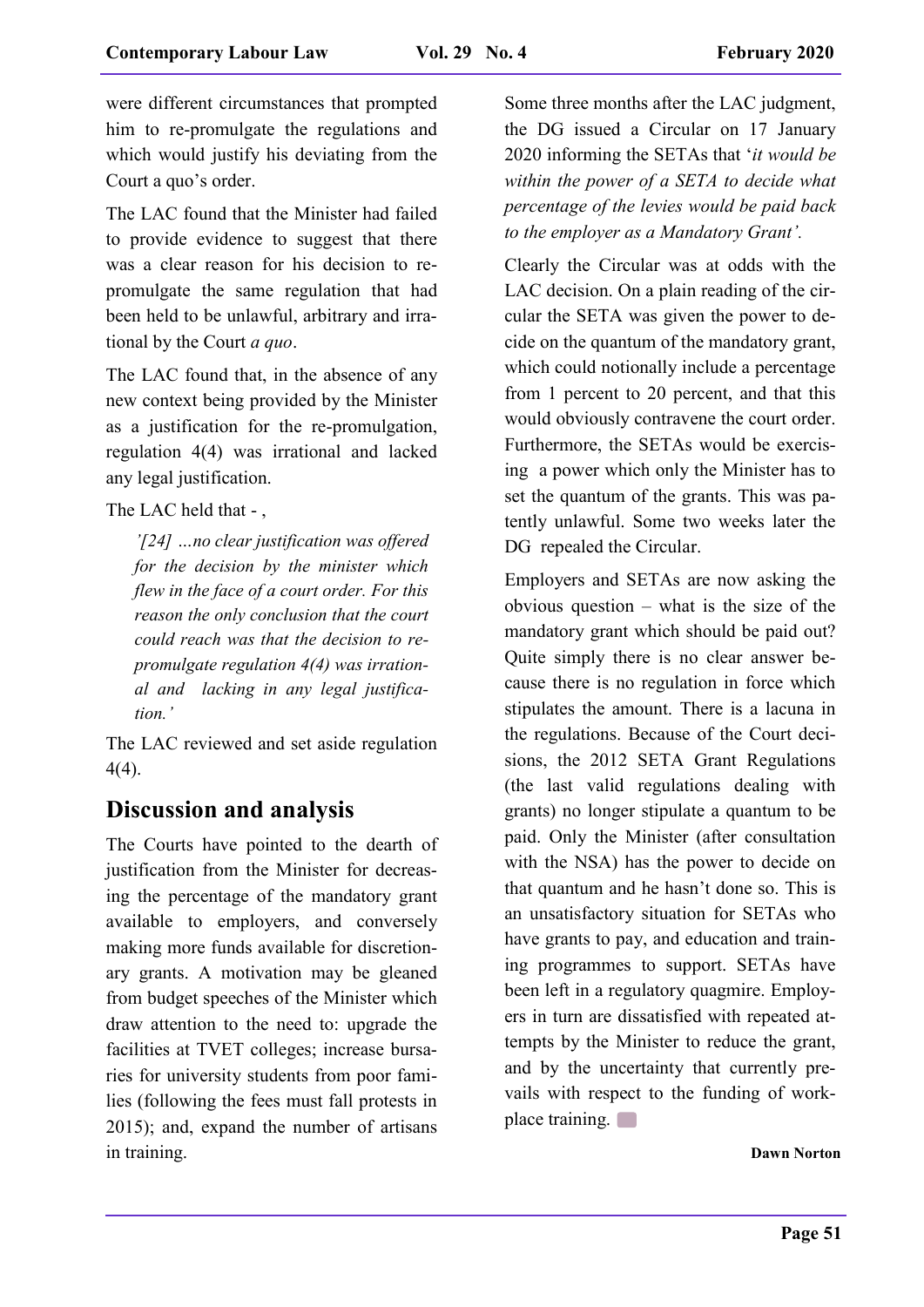# **Picketing with 'dangerous weapons'**

## *The LAC rejects 'technical' approach*

**by PAK le Roux**

 $\prod_{2047\ldots 0}$ he decision of the Labour Appeal Court ('LAC') in *Pailprint (Pty) Ltd v Lyster N.O & Others* (2019) 40 *ILJ* 2047 (LAC) makes some interesting points about disciplinary steps taken against employees for acts of misconduct committed during the course of a picket. It also comments on the formulation of disciplinary charges.

The five employees in this matter were charged with, and dismissed for, the disciplinary offence of the 'brandishing or wielding of dangerous weapons'. This had occurred whilst the employees were picketing in support of a protected strike. It was common cause that four of the employees had carried sticks. One of them had also carried a sjambok. Another employee carried a length of PVC pipe. In the crowd with the five employees was one person who carried a golf club and another who carried an axe.

These charges were based on the provisions of the employer's disciplinary code, as well as a picketing policy that had been issued by the employer. The disciplinary code specifically provided that the brandishing or wielding of dangerous weapons constituted a dismissible offence.

The picketing policy stated that picketers may not 'engage in unlawful or violent actions' and that no 'weapons of any kind are to be carried or wielded by the picketers'. It also stated that the employer may take disciplinary action if an employee's actions during a picket were in breach of its disciplinary code.

The five employees challenged the fairness of

their dismissals. A CCMA commissioner accepted that the sticks that the employees were carrying were weapons, but also found that the employer had not proved that the employees had 'brandished' or 'wielded' weapons – they had merely carried sticks in their hands. These employees were therefore only in partial breach of a reasonable disciplinary rule imposed by the employer. The commissioner then proceeded to consider whether dismissal was an appropriate sanction to have imposed. He found that this was not the case. His reasoning appears to have been the following -

- The employees were not brandishing or wielding weapons, only carrying them.
- The picketing policy did not state what the consequences of a breach of the picketing policy would be; nor did it indicate a link to the employer's disciplinary code.
- The disciplinary code was intended to regulate the conduct of on-duty employees and not when they were on strike or off-duty.
- There was an 'inconsistent disjuncture' in the disciplinary code in that it provided for the sanction of a final written warning for an assault, yet provided for the sanction of dismissal for brandishing or wielding a weapon.
- The commissioner reinstated the employees from the date of the arbitration award, subject to a final written warning valid for 12 months. However, the commissioner did sound a warning note. He stated that the award should not be interpreted to validate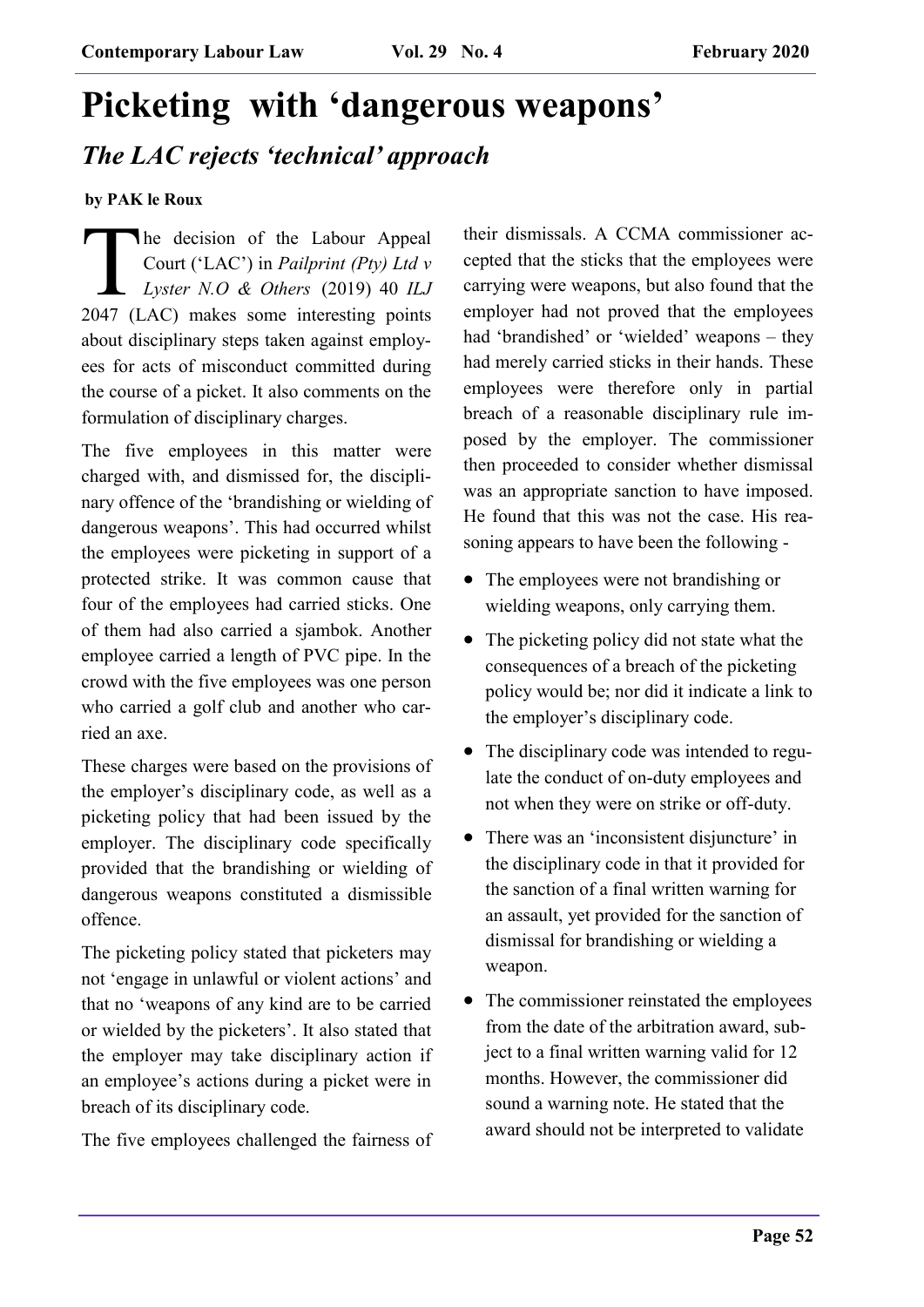the carrying of weapons during a strike and -*'that the less we see in South Africa of groups of men armed with sticks, the better'*.

• If an employer wishes to outlaw this practice its disciplinary code should be amended to make employees aware that the mere holding of any form of object that could intimidate others, or inflict harm on others, would be visited with dismissal.

The employer sought to review this award but was unsuccessful in the Labour Court. On appeal the LAC took a different approach, set aside the award, and ruled that the employees' dismissals had been fair.

It found that the employees' conduct had been in breach of the picketing rules and that the rules against the carrying and wielding of weapons was a reasonable and valid rule. It expressed the view that it was difficult to understand how the commissioner was able to conclude that the rule had only been partially breached when the picketing policy clearly prohibited this conduct.

It also rejected the argument that the employer had not warned employees of the consequences of them breaching the picketing rules. This was clear from the formulation of the picketing policy and the disciplinary code. The commissioner's finding that there was an 'inconsistent disjuncture' in the disciplinary code was also criticised. This was because the disciplinary code explicitly stated that it constituted a guideline and that the imposition of a sanction contained in the code was not mandatory. Any disjuncture which may have been reflected in the code remained to be determined having regard to the misconduct committed.

Perhaps of more importance was the LAC's

rejection of the argument that the disciplinary code only regulated the on-duty conduct of employees and its comments concerning the formulation of disciplinary charges. As far as the first argument was concerned, the LAC had the following to say -

*'[15] … This is patently not so. A disciplinary code remains applicable to striking workers who exercise their constitutional right to strike within the context of the employment relationship. For this reason, the appellant is entitled to take disciplinary action against employees arising from strike misconduct and to take such action in accordance with the terms of its disciplinary code. The picketing rules, which expressly referred to the disciplinary code, could, therefore, be similarly enforced by the appellant.'* 

As far as the formulation of disciplinary charges is concerned, the LAC commented  $that -$ 

*'[18] It has repeatedly been stated by this Court that an unduly technical approach to the framing and consideration of allegations of employee misconduct should be avoided. In finding that the employees were not "brandishing or wielding … dangerous weapons" as they had been charged but "were clearly just carrying sticks in their hands", the arbitrator adopted precisely such an approach. Appropriate regard was not had to the purpose of the rule and the harm it sought to avoid. As much was evident from the reliance placed by the arbitrator in the determination of the matter on the definition of the word "wield". The decision to have a sjambok, PVC pipe and sticks at a protest, at which others were in possession of a golf club and axe, was not only a clear breach but, viewed objectively, was aimed at sending a message which, at the very*